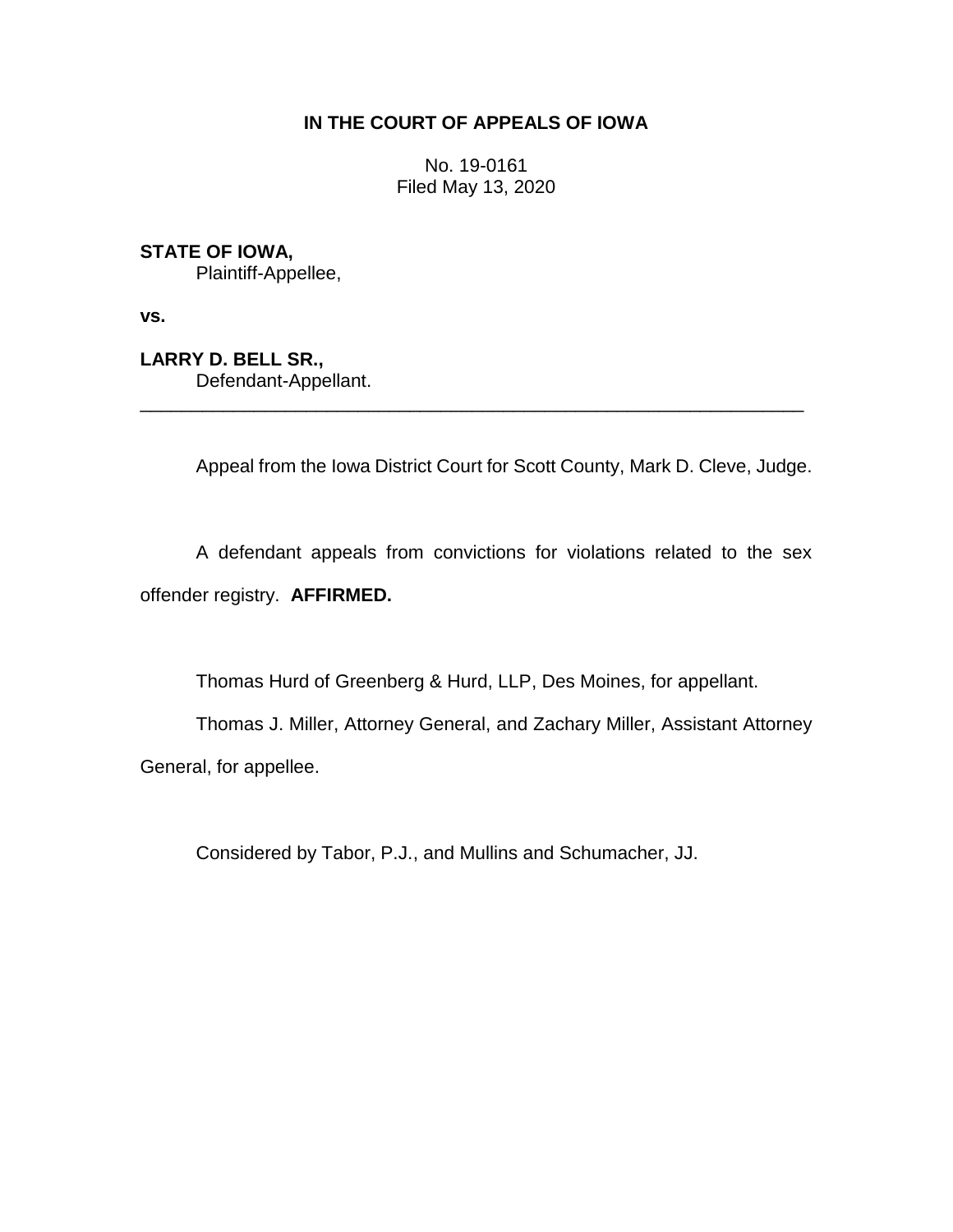#### **SCHUMACHER, Judge.**

A defendant appeals from his conviction on two counts of sex-offenderregistry violations. We find his rule-based claims to be unpreserved. We find the record insufficient to consider the ineffective-assistance-of-counsel claims raised in appellate counsel's brief and in the defendant's supplemental pro se brief with one narrow exception, and we preserve those claims for possible future postconviction proceedings. We reject the abuse-of-discretion issue raised in the pro se brief. The convictions are affirmed.

#### **I. Background Facts and Proceedings**

Larry Bell Sr. was required to register as a sex offender following a conviction for indecent exposure. He was released from custody on March 29, 2016. On April 4, he checked in with the office of the Scott County Sheriff and misrepresented his address. The same day, he called his parole officer and gave a different address that was also inaccurate.

The State charged Bell with two counts of failure to comply with sex offender registry requirements, second or subsequent offense, and one count of failure to appear. Additionally, the State sought a habitual-offender enhancement based on Bell's prior felony convictions in Minnesota. After a lengthy pre-trial process, the matter proceeded to trial. The trial for the failure-to-appear count was bifurcated, and that charge was later dismissed.

On the Friday before trial, defense counsel traveled to the jail to meet with Bell. Bell refused to meet with counsel. On the Monday morning of trial, trial counsel again attempted to meet with Bell but was informed by an officer on the cellblock where Bell was incarcerated that Bell was refusing to meet with him and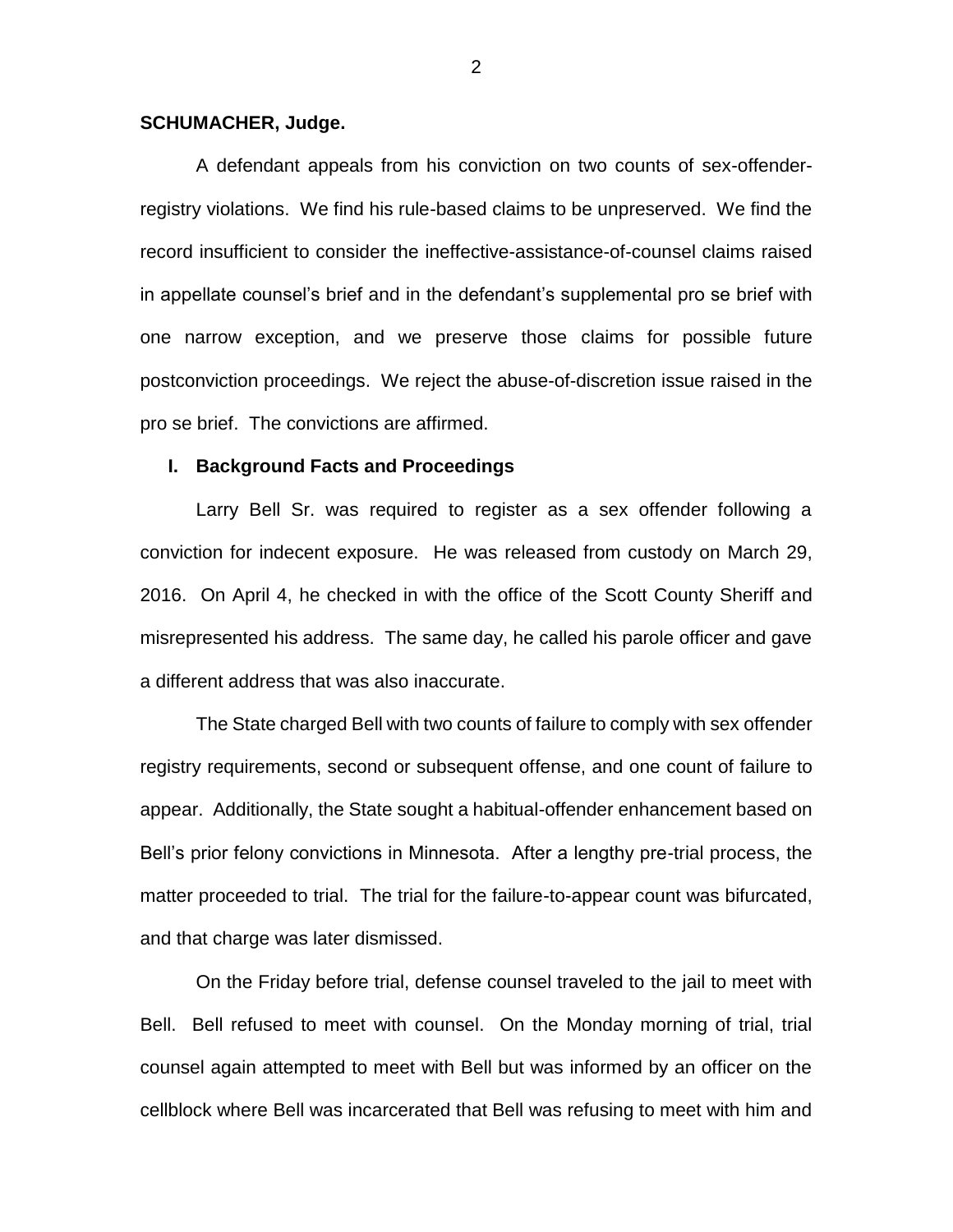that Bell refused to attend trial. Also on the morning of trial, Bell filed a document captioned "Lack of evidence for defense. Ineffective asst. of counsel." In that filing, Bell alleged various deficiencies on the part of his trial counsel, including that counsel failed to communicate with him sufficiently and failed to investigate evidence.

The parties discussed Bell's absence on the record and, with the assistance

of counsel, the court issued an order, which was personally served on the

defendant. In relevant part, the order stated:

The law provides Defendant has a constitutional and statutory right to be present in every stage of trial. *State v. Smith*, 573 N.W.2d 14, 19 (Iowa 1977). A defendant, however, may voluntarily waive this constitutional right. *See State v. Mensah*, 424 N.W.2d 453, 455 (Iowa 1988).

The Court finds that it is not appropriate to compel Defendant's attendance at trial by force. It is further found that sufficient efforts have been made to communicate with Defendant as to his right to appear. In light of Defendant's handwritten statement, the Court further finds Defendant's absence at this time is being done knowingly and voluntarily, and no accommodation is available, therefore, the trial will proceed without the attendance of the defendant.

The defendant is advised that he may change his mind and attend the trial at any time. The defendant and the jail are advised to immediately advise defense counsel of a request to attend trial by phoning [phone number] and proceedings will be halted until Defendant is in attendance. Defendant is further advised that he may contact his attorney to receive an update on the course of proceedings and counsel shall do so at the next available break. The sheriff shall serve a copy of this order upon Defendant and make a return of service thereafter.

Trial counsel met with the defendant on the second day of trial to give him

an update. Bell again declined to participate in the trial on that day. The jury

convicted Bell on both counts of sex-offender-registry violations. The court then

proceeded to trial on the issue of Bell's identity for purposes of establishing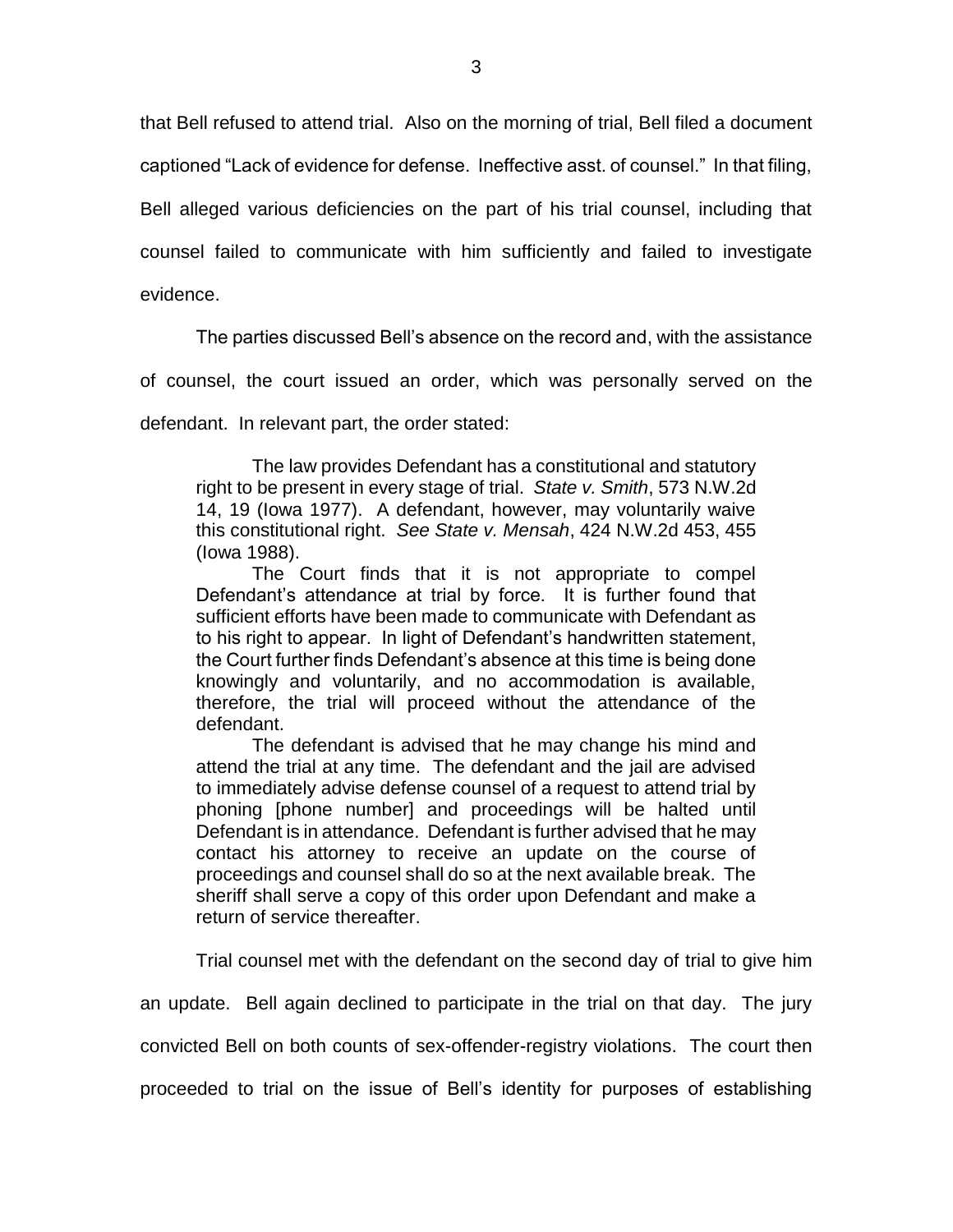previous sex-offender-registry violations. The jury found Bell had committed three prior felonies.

At sentencing, which Bell attended, the court applied the habitual-offender sentencing enhancement to both counts and sentenced Bell on each count to an indeterminate term of fifteen years with a three-year minimum. The court determined the sentences would run concurrently. Bell timely appealed.

## **II. Standard of Review**

"We review ineffective-assistance-of-counsel claims de novo." *State v. Thorndike*, 860 N.W.2d 316, 319 (Iowa 2015). We review de novo a court's determination that a defendant voluntarily waived his or her constitutional right to be present at trial. *State v. Hendren*, 311 N.W.2d 61, 62 (Iowa 1981).We review claims under the rules of criminal procedure for correction of errors at law. *State v. Bruce*, 795 N.W.2d 1, 2 (Iowa 2011). "We review a court's decision to recuse or not to recuse itself for an abuse of discretion." *Taylor v. State*, 632 N.W.2d 891, 893 (Iowa 2001).

## **III. Discussion**

Bell makes three arguments on appeal. First, he argues the trial court erred in accepting the defendant's waiver of his presence at trial. Second, he argues the court applied the incorrect legal standard when it accepted the defendant's waiver of presence at trial as being made under a "knowing and voluntary" standard instead of the proper standard of "knowing, intelligent, and voluntary." Third, he argues he received ineffective assistance of counsel due to counsel's failure to correct these alleged defects. Bell filed a supplemental pro se brief, which makes further ineffective-assistance-of-counsel claims and also alleges the trial court

4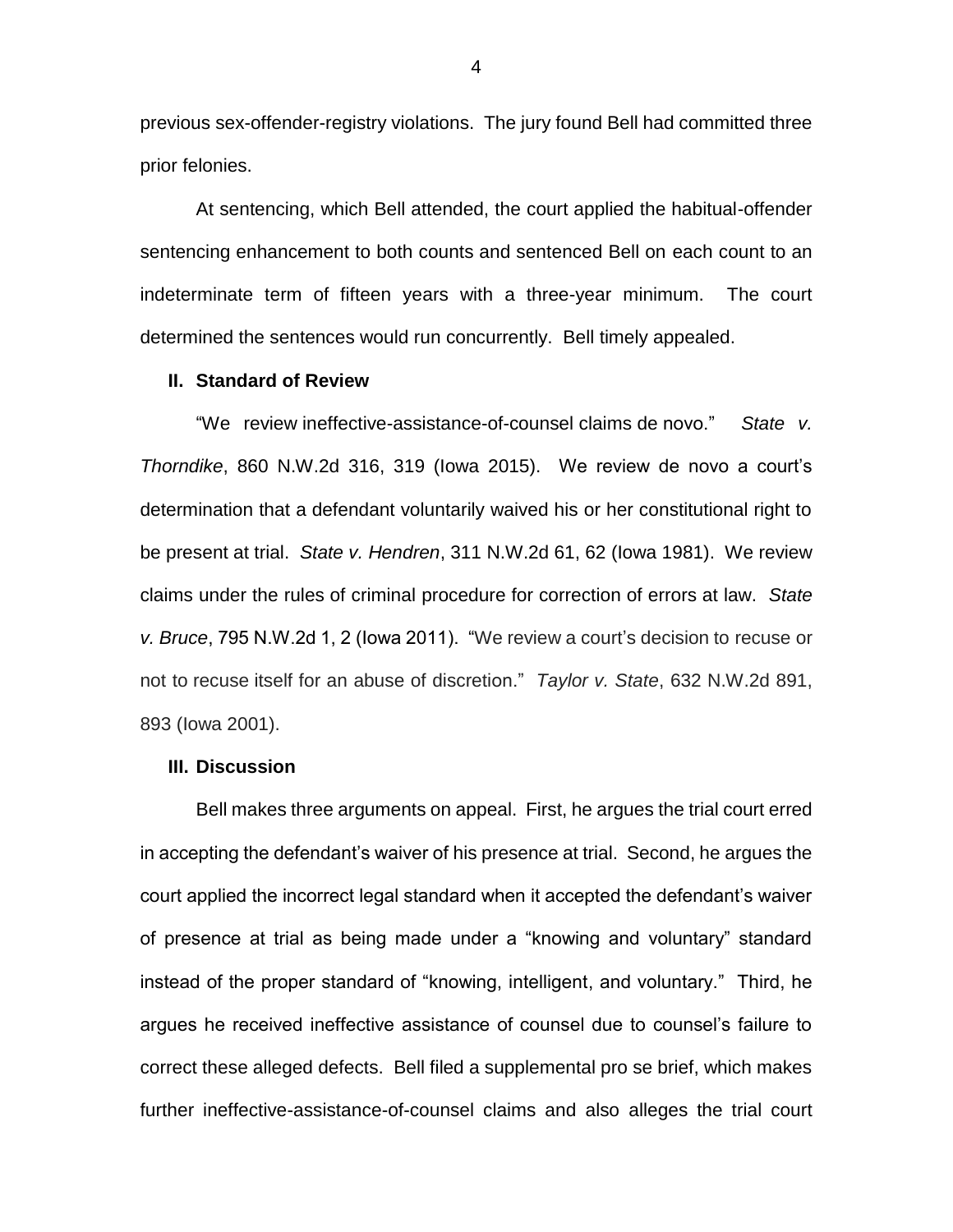abused its discretion in failing to recuse itself upon request and in failing to allow a withdrawal of trial counsel. 1

A. Error Preservation

 $\overline{a}$ 

The State argues that Bell failed to preserve the following claims: (1) the court applied an incorrect legal standard in accepting his waiver and (2) even if the court applied the correct legal standard, his waiver was not knowing, intelligent, and voluntary. "It is a fundamental doctrine of appellate review that issues must ordinarily be both raised and decided by the district court before we will decide them on appeal." *Meier v. Senecaut*, 641 N.W.2d 532, 537 (Iowa 2002). We will not fault the trial court for failing to rule on an issue not raised below. *DeVoss v. State*, 648 N.W.2d 56, 60 (Iowa 2002). We have previously held that an attorney's failure to object to proceeding in the client's absence can constitute a failure to preserve error on that issue. *State v. Cooper*, No. 99-1405, 2000 WL 1675702, at \*5–6 (Iowa Ct. App. Nov. 8, 2000). Bell's counsel objected to neither the court's statement of the standard nor the application of the standard to his client's waiver. We disagree with Bell's contention that error was preserved by way of the trial

<sup>&</sup>lt;sup>1</sup> We consider the pro se brief as part of Bell's appeal because this matter was already pending when Iowa Code [section 814.6A](https://1.next.westlaw.com/Link/Document/FullText?findType=L&pubNum=1000256&cite=IASTS814.6A&originatingDoc=I2676f9203e9211eabc45f109510a2b00&refType=LQ&originationContext=document&transitionType=DocumentItem&contextData=(sc.Search)) (2019) took effect on July 1, 2019. *See State v. Syperda*[, No. 18-1471, 2019 WL 6893791, at \\*12](https://1.next.westlaw.com/Link/Document/FullText?findType=Y&serNum=2049176092&pubNum=0000595&originatingDoc=I2676f9203e9211eabc45f109510a2b00&refType=RP&fi=co_pp_sp_595_236&originationContext=document&transitionType=DocumentItem&contextData=(sc.Search)#co_pp_sp_595_236) (Iowa Ct. [App. Dec. 18, 2019\) \(extending the holding of](https://1.next.westlaw.com/Link/Document/FullText?findType=Y&serNum=2049176092&pubNum=0000595&originatingDoc=I2676f9203e9211eabc45f109510a2b00&refType=RP&fi=co_pp_sp_595_236&originationContext=document&transitionType=DocumentItem&contextData=(sc.Search)#co_pp_sp_595_236) *State v. Macke*, 933 N.W.2d 226, 228 (Iowa 2019), to Iowa Code section 814.6A).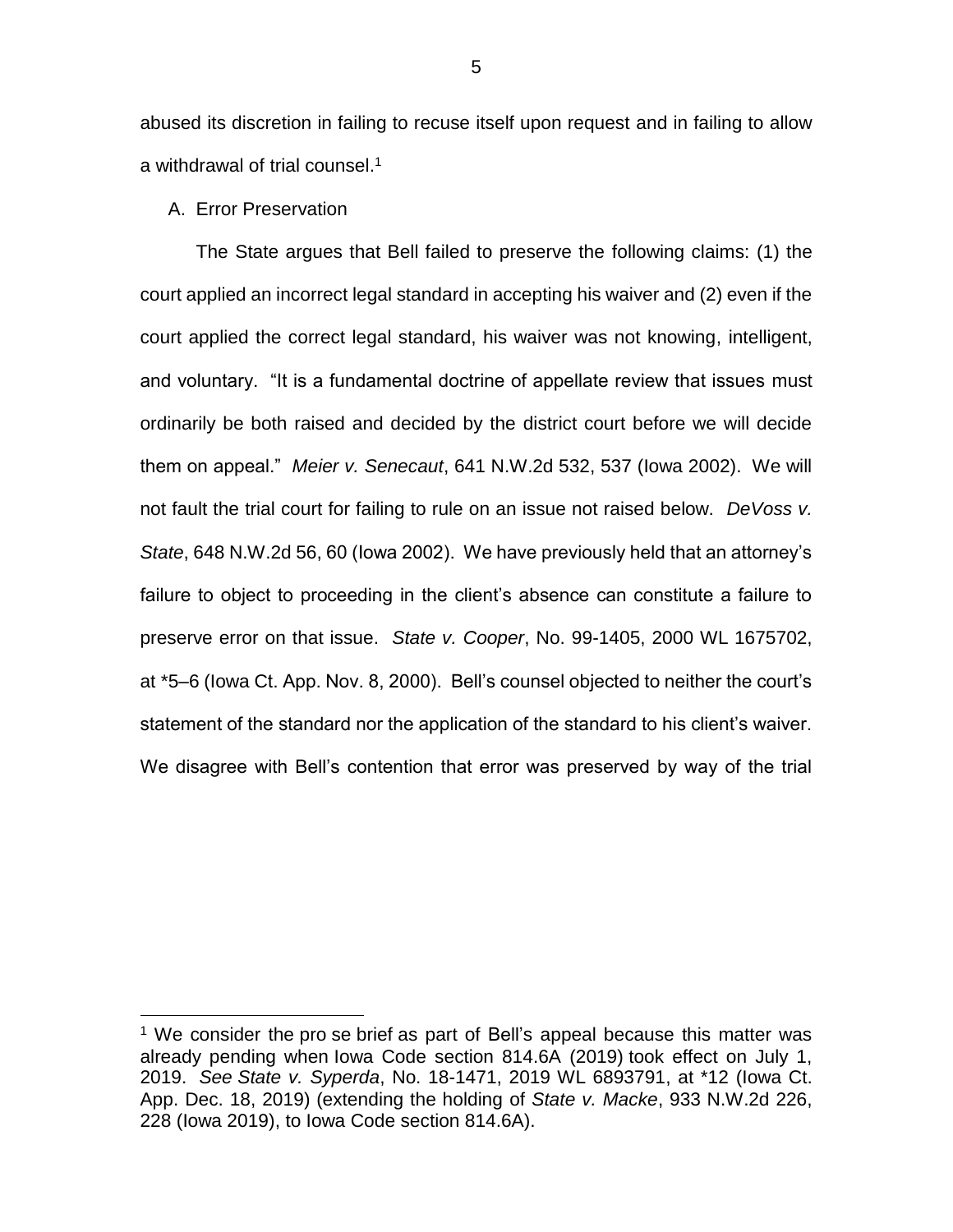court's ruling on Bell's waiver of presence. Thus, we agree these arguments are unpreserved.

B. Ineffective Assistance of Counsel

Bell's pro se brief and the brief filed by Bell's appellate counsel both argue Bell received ineffective assistance of counsel. Appellate counsel argues Bell's trial counsel was ineffective for failing to object to the court's acceptance of Bell's waiver of presence, failing to file a motion for a new trial,<sup>2</sup> and failing to object to the court's omission of the word "intelligent" from the "knowing, intelligent, and voluntary" standard. In the pro se brief, Bell argues he received insufficient communication from both his trial and appellate counsel and alleges insufficient communication led to ineffective assistance of counsel. He supports his ineffective-assistance claim by complaining of his trial counsel's failure to introduce certain exhibits and failure to make a Fourth Amendment argument. He further complains about representation in prior criminal matters and asserts he has received "cumulative" ineffective assistance of counsel concerning several matters.

To establish a claim of ineffective assistance of counsel, a defendant must prove: (1) counsel failed to perform an essential duty and (2) prejudice resulted. *Strickland v. Washington*, 466 U.S. 668, 687 (1984); *Rhoades v. State*, 848 N.W.2d 22, 26 (Iowa 2014). The defendant "must prove both elements by a preponderance of the evidence." *State v. Straw*, 709 N.W.2d 128, 133 (Iowa

 $\overline{a}$ 

 $2$  Contrary to this argument, defense counsel filed a motion for a new trial. Bell also filed numerous pro se motions requesting a new trial. The motions were addressed by the court prior to sentencing.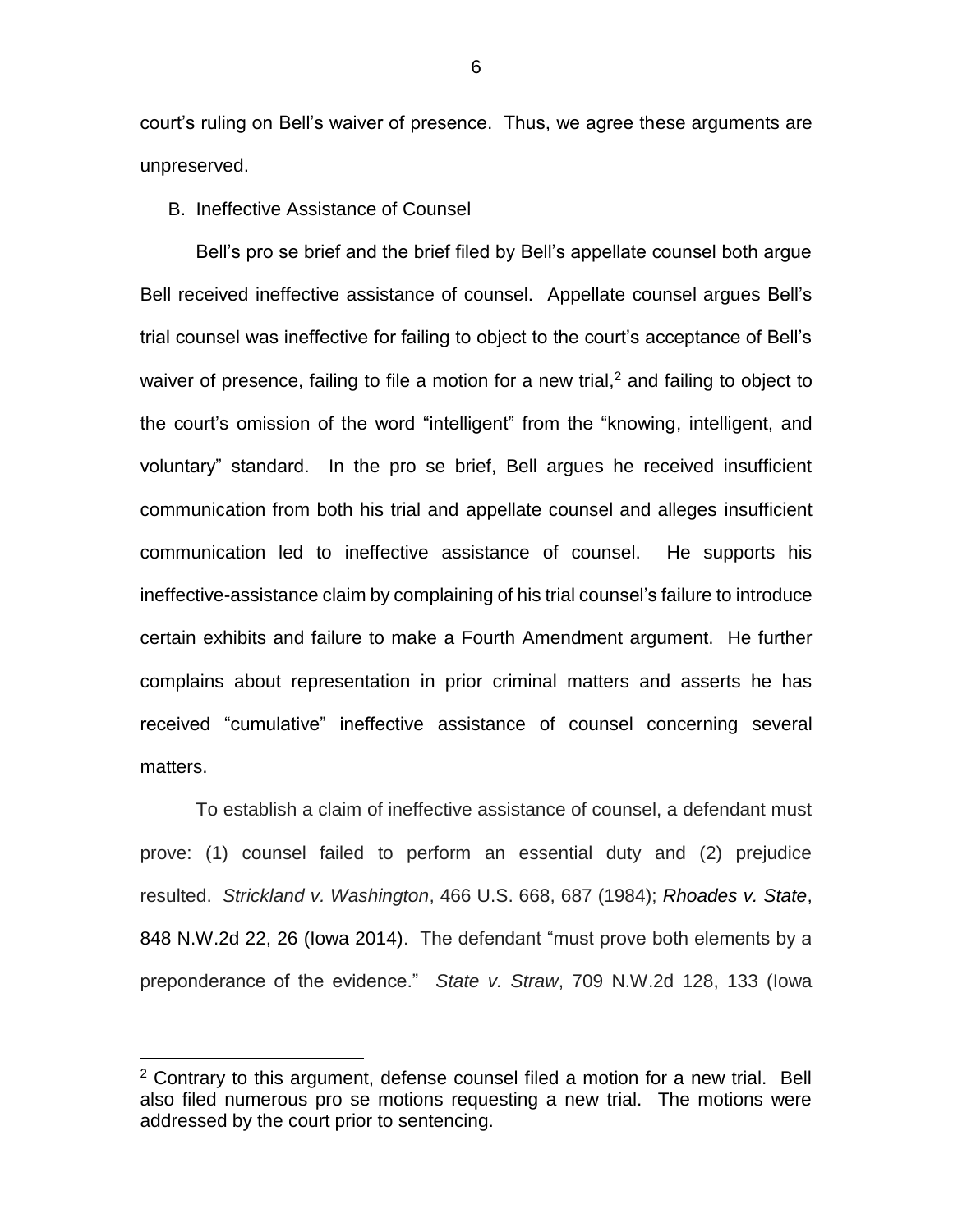2006). "We normally preserve ineffective-assistance-of-counsel claims for postconviction relief actions." *State v. Wills*, 696 N.W.2d 20, 22 (Iowa 2005). This allows for "full development of the facts surrounding counsel's conduct." *State v. Atley*, 564 N.W.2d 817, 833 (Iowa 1997). "Only in rare cases will the trial record alone be sufficient to resolve the claim." *Id.*; *see also State v. Biddle*, 652 N.W.2d 191, 203 (Iowa 2002) ("[W]e preserve such claims for postconviction relief proceedings, where an adequate record of the claim can be developed and the attorney charged with providing ineffective assistance may have an opportunity to respond to defendant's claims.").

With one narrow exception, we preserve the ineffective-assistance-ofcounsel claims raised in both Bell's pro se brief and his appellate counsel's brief to allow for further development of the record.

i. Permissibility of Waiver

Bell's appellate counsel points out that Iowa Rule of Criminal Procedure 2.27<sup>3</sup> contains language requiring a defendant's presence at the beginning of trial.

 $\overline{a}$ 3 Iowa Rule of Criminal Procedure 2.27 provides as follows:

<sup>(1)</sup> In felony cases the defendant shall be present personally or by interactive audiovisual closed circuit system at the initial appearance, arraignment and plea, unless a written arraignment form as provided in rule 2.8(1) is filed, and pretrial proceedings, and shall be personally present at every stage of the trial including the impaneling of the jury and the return of the verdict, and at the imposition of sentence, except as otherwise provided by this rule. In other cases the defendant may appear by counsel.

<sup>(2)</sup> In all cases, the progress of the trial or any other proceeding shall not be prevented whenever a defendant, initially present:

a. Is voluntarily absent after the trial or other proceeding has commenced.

b. Engages in conduct justifying exclusion from the courtroom.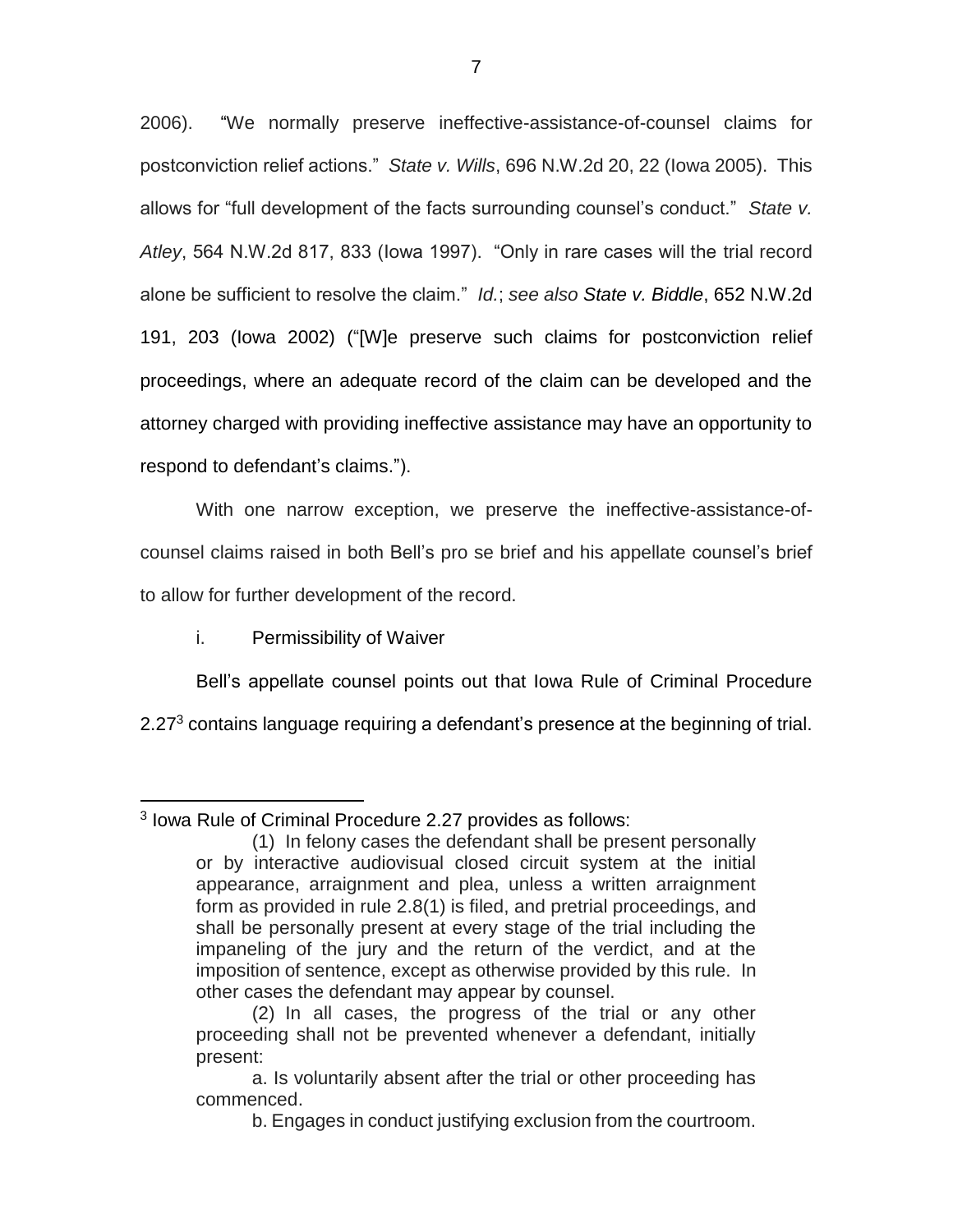In relevant part, the rule provides, "the defendant . . . *shall* be personally present at every stage of the trial . . . except as otherwise provided by this rule" and "the progress of a trial shall not be prevented whenever a defendant, initially present . . . is voluntarily absent *after the trial* . . . *has commenced*." Iowa R. Crim. P 2.27(3) (emphasis added). The Iowa Supreme Court has held that a defendant's right to be present at trial can be waived; however, its decisions have come in the context of defendants who were present at a trial's beginning and then subsequently failed to reappear after the trial was underway. *State v. Randle*, 603 N.W.2d 91, 92 (Iowa 1999), *disavowed on other grounds by State v. Folkerts*, 703 N.W.2d 761, 766 (Iowa 2005); *State v. Hendren*, 311 N.W.2d 61, 62 (Iowa 1981). These decisions did not consider the propriety of a defendant's waiver of presence at the beginning of trial.

The United States Supreme Court has required a defendant's presence at the outset of a federal criminal trial. Considering language similar to that of the Iowa rule, the court in *Crosby v. United States*, 506 U.S. 255, 258, 261 (1993), found a trial court's decision to proceed with the defendant *in absentia* at the beginning of trial to be impermissible under Federal Rule of Criminal Procedure 43, which at the time of the decision provided:

(a) PRESENCE REQUIRED. The defendant shall be present at the arraignment, at the time of the plea, at every stage of the trial including the impaneling of the jury and the return of the verdict, and at the imposition of sentence, except as otherwise provided by this rule.

(b) CONTINUED PRESENCE NOT REQUIRED. The further progress of the trial to and including the return of the verdict shall not be prevented and the defendant shall be considered to have waived the right to be present whenever a defendant, initially present,

(1) is voluntarily absent after the trial has commenced . . . .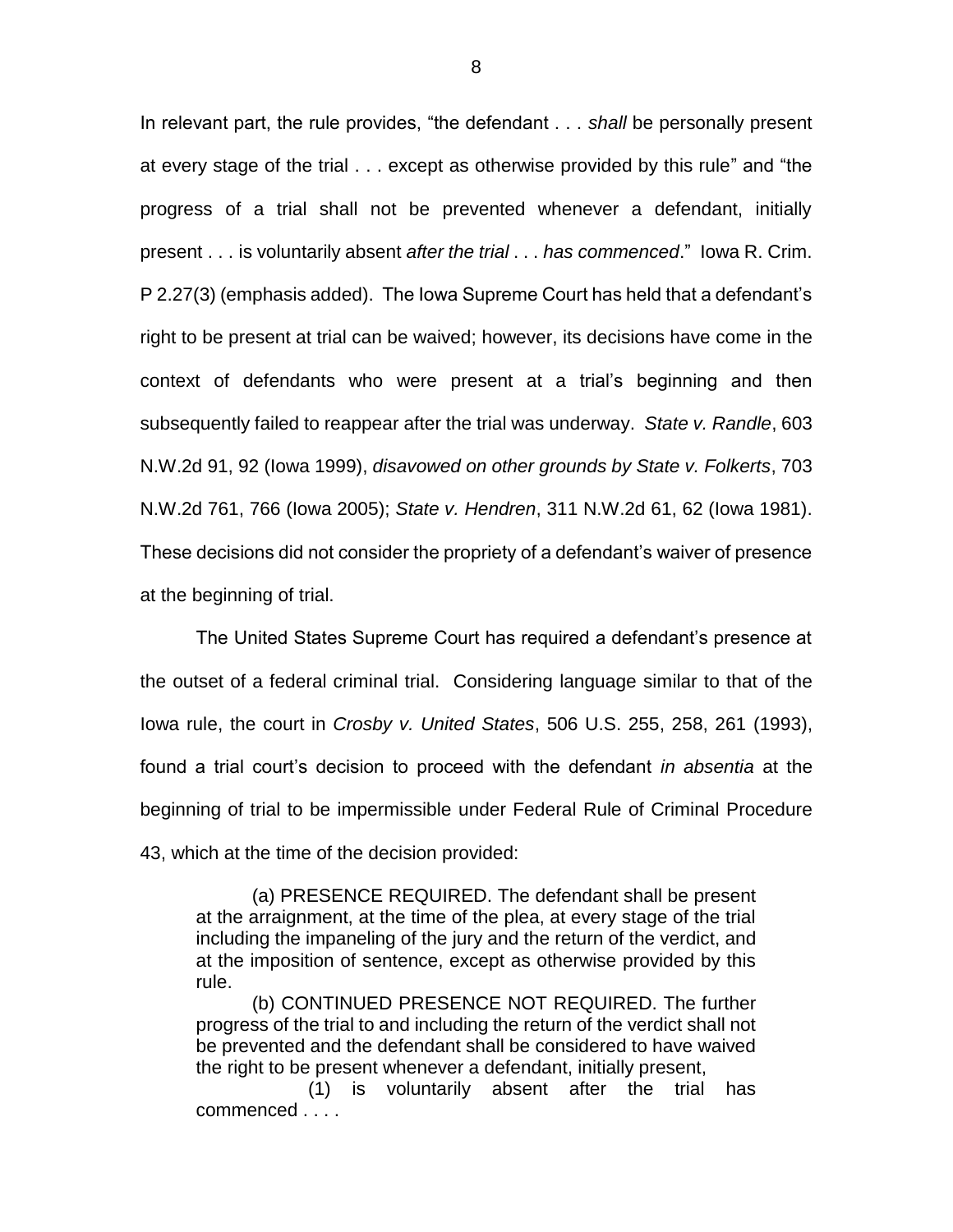The *Crosby* defendant was not in custody at the beginning of his trial but instead had absconded while on conditional release, and his counsel objected to proceeding with the trial in his absence after he could not be located on the first day of trial. 506 U.S. at 256–57. By contrast, Bell was incarcerated at the time his trial began and had submitted a note indicating the reason for his absence. His counsel did not object. There is an absence of a colloquy between the court and Bell concerning the waiver of Bell's presence. These facts might distinguish the instant case from *Crosby*; however, we need not determine whether Bell's waiver was sufficient or insufficient under either rule 2.27 or the *Crosby* decision, as, unlike the case in *Crosby*, Bell's counsel made no objection to proceeding in his client's absence. Any claim under rule 2.27 is unpreserved due to the failure of Bell's counsel to object, and we therefore consider Bell's claim only under the rubric of ineffective assistance of counsel. However, we conclude the record is insufficient to evaluate Bell's ineffective-assistance claim. To the extent Bell raises ineffective-assistance-of-counsel arguments premised on his trial counsel's failure to object to the court's acceptance of his waiver of presence, we preserve such claims for possible future postconviction proceedings.

ii. Applicable Legal Standard.

Bell also argues his counsel was ineffective for failing to object to the court's allegedly erroneous statement of the legal standard by which the waiver's validity was tested. The court's April 16, 2018 order found Bell's absence from trial to be made "knowingly and voluntarily." On appeal, Bell notes that the proper standard is "knowing, intelligent, and voluntary." We do not think the court's omission of the

9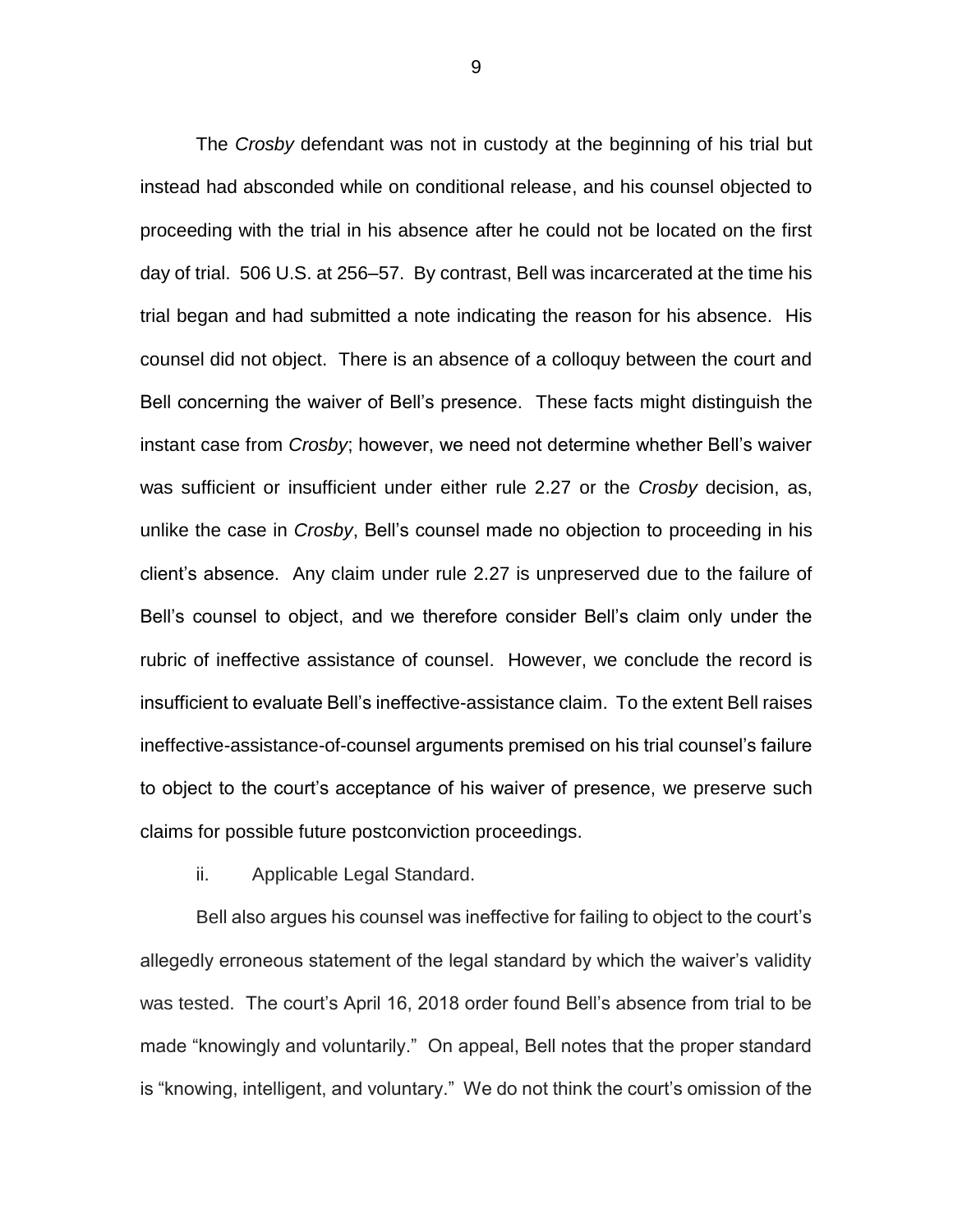word "intelligent" or "intelligently" is fatal, and Bell has cited no case in which the omission of the word "intelligent" was found to be a violation of the rule. We therefore conclude Bell was not prejudiced by his counsel's failure to take issue with the court's omission of the word "intelligent" in stating the standard, and we reject this narrow portion of Bell's ineffective-assistance-of-counsel claims.

Bell further argues that even if we disregard his critique of the court's statement of the standard, the standard is nevertheless not met and his counsel was ineffective for failing to object. We find the record insufficient to consider this claim, and we therefore preserve it for future proceedings.

iii. Rule 2.19(9) Trial

In a footnote, Bell argues the trial on his prior offenses pursuant to Iowa Rule of Criminal Procedure 2.19(9) was analytically separate from the trial for sex offender registry violations for purposes of the arguments he makes on appeal related to his waiver of presence. Bell cites no authority for this proposition and mentions it only in a footnote. We therefore deem the issue waived. $4$  lowa R. App. P.  $6.903(2)(q)(3)$  ("Failure to cite authority in support of an issue may be deemed waiver of that issue.").

C. Pro Se Brief

 $\overline{a}$ 

Bell filed a pro se brief adding to his appellate counsel's arguments. While his hand-written pro se brief lacks clarity, it appears Bell argues he received insufficient communication from both his trial and appellate counsel and alleges the insufficient communication led to ineffective assistance of counsel. He also

<sup>&</sup>lt;sup>4</sup> Furthermore, this issue is not preserved, and thus, we can only consider it as part of Bell's ineffective-assistance-of-counsel claims.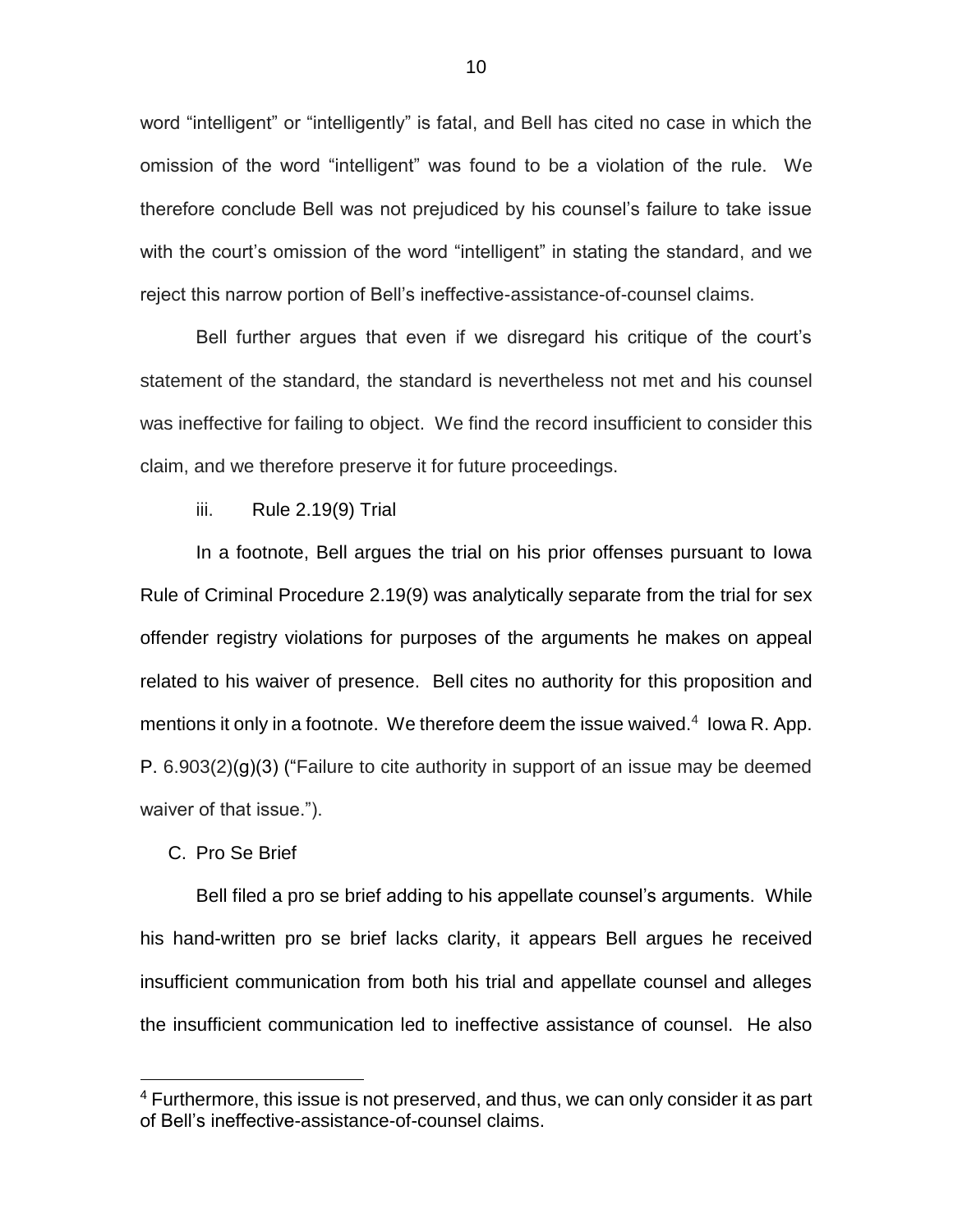supports his ineffective-assistance claim by noting his trial counsel failed to introduce certain exhibits and make a Fourth Amendment argument. He further complains about representation in prior criminal matters and asserts he has received "cumulative" ineffective assistance of counsel across several matters. These claims all address strategic decisions of trial counsel or the relationship between Bell and counsel. We make no finding on the merit of these arguments, and we preserve them for possible future postconviction-relief proceedings, where the record can be further developed and counsel may respond.

Lastly, Bell argues in his pro se brief that the trial court judge abused his discretion by failing to recuse himself and failing to allow attorney Nate Legue to withdraw. We disagree that there were any grounds necessitating Judge Cleve's recusal, and therefore Judge Cleve did not abuse his discretion by failing to recuse himself. Similarly, we find no abuse of discretion in Judge Cleve's decision to deny Legue's motion to withdraw. Bell had four separate attorneys appointed to represent him throughout the trial phase of this matter. Legue's motion to withdraw came less than one month prior to trial and nearly two years after the criminal complaint. As the State noted, Bell had disagreements with prior counsel as well. The court allowed Legue to withdraw after the trial had concluded. Given these facts, we find no abuse of discretion in the court's denial of the motion to withdraw.

## **IV. Conclusion**

We find Bell's rule-based claims to be unpreserved. Having considered the ineffective-assistance-of-counsel claims raised in the pro se brief and in appellate counsel's brief, we preserve such claims—with one narrow exception—for possible future postconviction proceedings where a record may be developed and

11